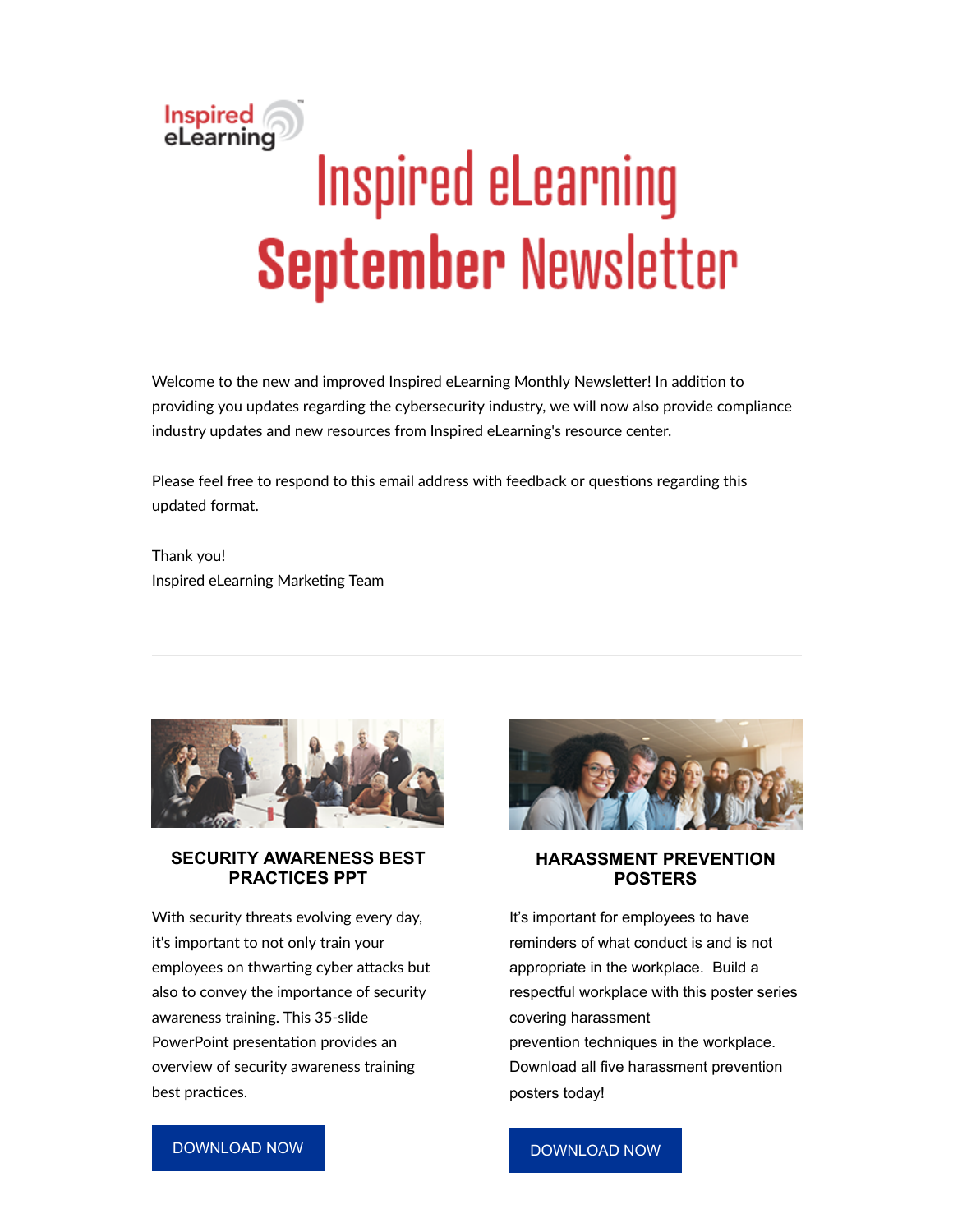# **Cybercriminals Impersonate CEO's Voice to Steal \$243,000**

Cybercriminals are always looking for new ways to trick their victims. Recently, attackers used AI and voice recording to steal \$243,000 from a UK based organization.

The incident occurred when the CEO of the UK based energy company received a phone call from who he thought was his boss, the chief executive officer of his organization's



German parent company. The individual on the phone requested that the CEO send \$243,000 to a Hungarian supplier in an "urgent" request.

According to Threatpost, the victim, deceived into thinking that the voice was that of his boss – particularly because it had a similar slight German accent and voice pattern – made the transfer. However, when the scammers continued to call back, making additional requests, the CEO grew suspicious and contacted the authorities.

While this incident is still under investigation, the Wall Street Journal cites officials saying this impersonation attack is the first in which fraudsters "clearly" leveraged AI to mimic someone's voice. It's believed this technology could make it easier for scammers to manipulate enterprise victims, complicating matters for defenders who don't yet have the technology to detect them.

# **October 9th Deadline Approaches for New York Employers**

All employers in the state of New York must provide harassment prevention training for all employees by October 9<sup>th</sup>, 2019. This deadline comes after a nine-month extension from an original deadline of January 1<sup>st</sup>.



In addition to providing mandatory training by October  $9<sup>th</sup>$ , employees must continue to provide harassment prevention training to all employees each year. All companies that bid on contracts with the New York State government must submit an affirmation that they have a sexual harassment policy and have provided sexual harassment training to all employees, even those not located in New York State. California,

Connecticut, Delaware, Illinois, and Maine are other states that have recently passed legislation requiring harassment prevention training. Specifically, the New York State law: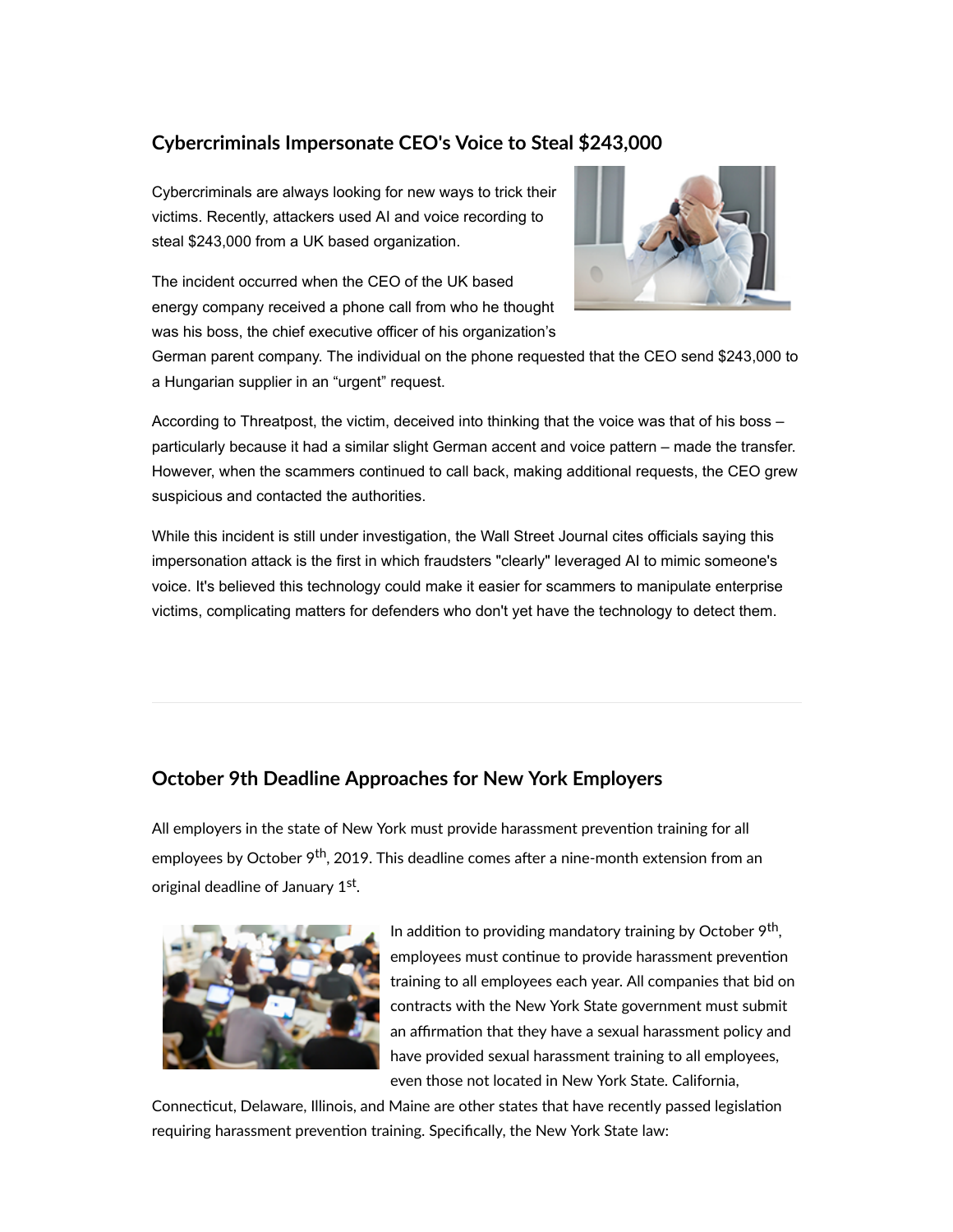- Applies to all employers, regardless of their size, who employ anyone in the state of New York.
- Applies to all contractors who bid on New York State contracts.
- Applies to all employees, not just supervisors. (California, Connecticut, Delaware, and Maine also require training for all employees.)
- Requires that the training is provided annually.

Find more information regarding harassment prevention courses by clicking [here.](https://inspiredelearning.com/hr-compliance/hr-compliance-courses/?utm_source=Marketo&utm_medium=September2019_Newsletter)

### **How Twier's CEO Was Hacked**

An anonymous hacker recently took over Twitter CEO, Jack Dorsey's account for 20 minutes and retweeted various threatening and anti-Semitic posts.

According to Wired, the hijacking of Dorsey's account started around 3:45 pm Eastern time, when the @jack account fired off nearly two dozen tweets and retweets. Several of the tweets

were tagged #ChucklingSquad, the name of an apparent group of hackers who have been on an account-takeover spree this week. In addition to Dorsey, influencers such as Zane Hijazi of the podcast Zane and Heath and YouTuber Anthony Brown.



Some of the influencers affected have blamed so-called SIM

swap attacks. In a SIM swap, a hacker either convinces or bribes a carrier employee to switch the number associated with a SIM card to another device, at which point they can intercept any two-factor authentication codes sent by text message. Twitter confirmed that it was a SIM issue in a tweet posted on August 30th.

For more information on social media safety best practices click [here.](https://inspiredelearning.com/resource/social-media-safety-infographic/)